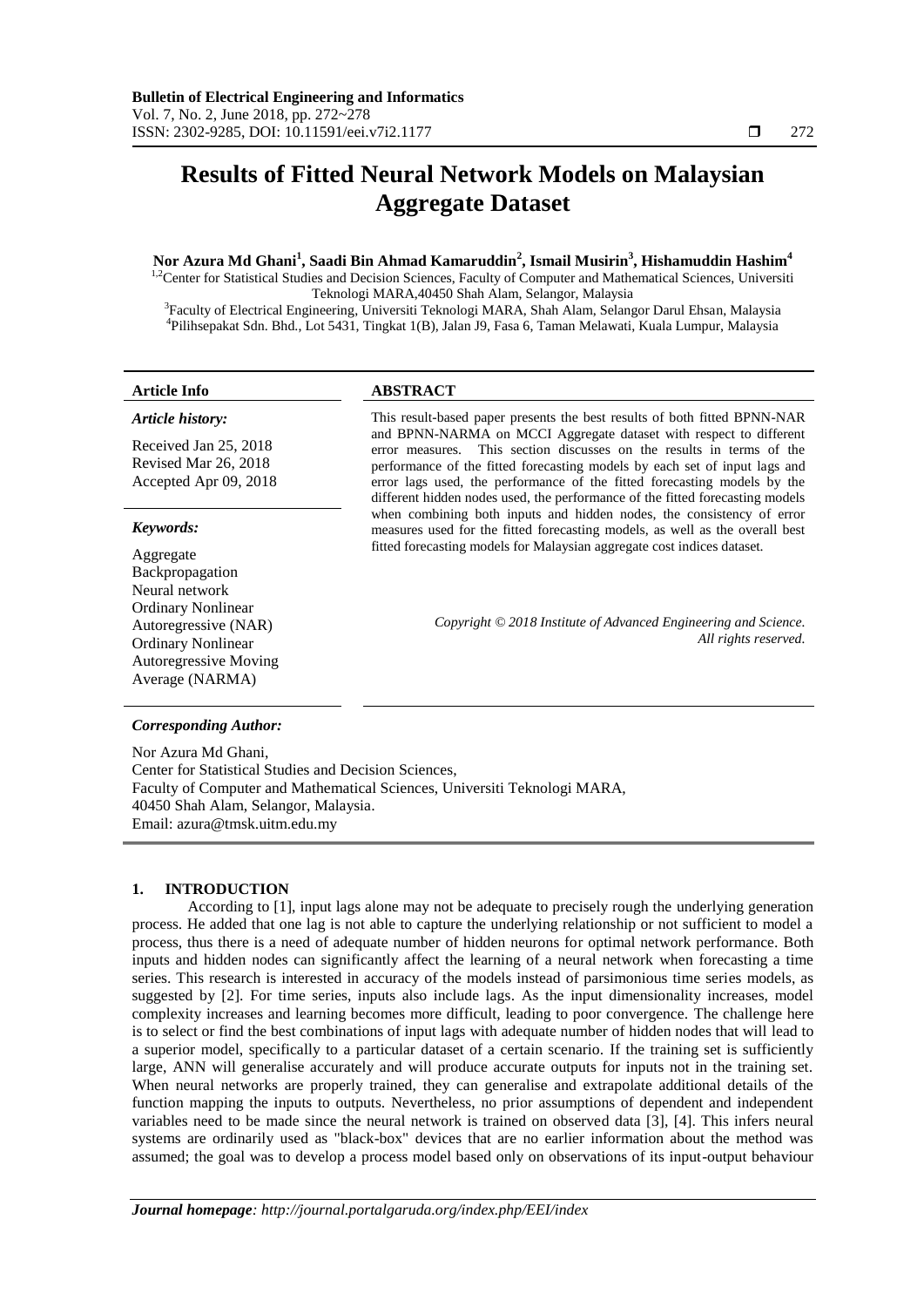[5-7]. By definition, the black-box is a modelling technique that constructs the model just based on the information gained from the framework, and it doesn't depend on upon other information about the system [8]. No early presumptions about the model structure are made, and rather, the modelling technique's concern is to make a generic model that maps the information yield relationship of the dataset [9, 10]. Revelation models are known to be viable and versatile, as the assistant information about the system may not be promptly accessible. From this investigation, one shortcoming lies in the way that that the model complexity expands [7] Also, another favorable position of the black-box identification is that it can demonstrate flow that are inadequately caught by mathematical models [12], [13].

#### **2. METHODOLOGY**

In this research, Malaysian Aggregate monthly data from January 1980 to December 2013 were adapted. These datasets are secondary data collected from three different sources, UKAS, from Malaysian Prime Minister's Office, Malaysian CIDB, and Malaysian Statistical Department. In this research, only Malaysian central region aggregate price indices were adapted which comprise of 3.9% outliers. The total N=408 (12 months x 34 years) from January 1980 to December 2013 (base 1980=100). The mean of Malaysian Aggregate is 113.7731. Based on the Jarque-Bera test for normality, the variable aggregate (J-B=0.873, p=0.000) is highly significant at 99% confidence interval.

First and foremost, this research discusses the performance of the fitted forecasting models on Malaysian aggregate cost indices data by each set of input lags and error lags used. Table 1 shows performance results of fitted forecasting models of two-layer tansig/linear transfer functions on Malaysian aggregate cost indices data. For comparison purposes, this research used input lags from 5 to 40 and hidden nodes from 5 to 45 for BPNN-NAR model, while for the BPNN-NARMA model, this research used the error lags ranging from 5 to 40, together with input lags from 5 to 40 and hidden nodes from 5 to 45. The most common approach to decide this property is experimentation or trial-and-error [14-16], albeit different strategies (rule-of-thumb) and algorithms (pruning and growing) are additionally accessible [17]-[19]. It is to be noticed that BPNN-NAR is a feedforward neural network type model, while BPNN-NARMA is a recurrent neural network type model [18]. This exploration reports the error measures on the test dataset, which is the most vital characteristic, reflecting ANN's generalisation ability [19], [20]. Table 2 shows the data partitioning for network pre-processing. Figure 1 shows the flowchart of the BPNN-NAR and BPNN-NARMA.

Table 1. Combinations of Input Lags, Error Lags and Percentage of Outliers for BPNN - NAR and BPNN - NARMA Models

|     | <b>ANN</b> Models |          |          |            |              |            |        |
|-----|-------------------|----------|----------|------------|--------------|------------|--------|
| No. | Data Type         | Notation | Outliers | <b>NAR</b> | <b>NARMA</b> |            | Hidden |
|     |                   |          |          | Input Lags | Input Lags   | Error Lags | Nodes  |
|     |                   |          |          | 5.         | 5,           | 5.         | 5.     |
|     |                   |          |          | 10.        | 10,          | 10,        | 10,    |
|     |                   |          |          | 15,        | 15,          | 15,        | 15,    |
|     |                   |          |          | 20,        | 20,          | 20,        | 20,    |
| 1.  | Aggregate         | Agg      | 3.9%     | 25,        | 25,          | 25,        | 25,    |
|     |                   |          |          | 30,        | 30,          | 30,        | 30,    |
|     |                   |          |          | 35,        | 35,          | 35,        | 35,    |
|     |                   |          |          | 40         | 40           | 40         | 40,    |
|     |                   |          |          |            |              |            | 45     |

| Table 2. Size of Data Partitioning for Training, Validation and Testing Sets for Each Data Used in This |  |  |  |  |  |  |  |
|---------------------------------------------------------------------------------------------------------|--|--|--|--|--|--|--|
| Research                                                                                                |  |  |  |  |  |  |  |

| No. | Data Type                                         | Total Sample<br>Size(N) | In-sample Data<br>Training $(70%)$<br>Validation (15%) |  | Out-of-sample Data<br>Testing $(15%)$ |
|-----|---------------------------------------------------|-------------------------|--------------------------------------------------------|--|---------------------------------------|
|     | Monthly Malaysian Aggregate<br>Price Indices Data | 408                     | 286                                                    |  | 61                                    |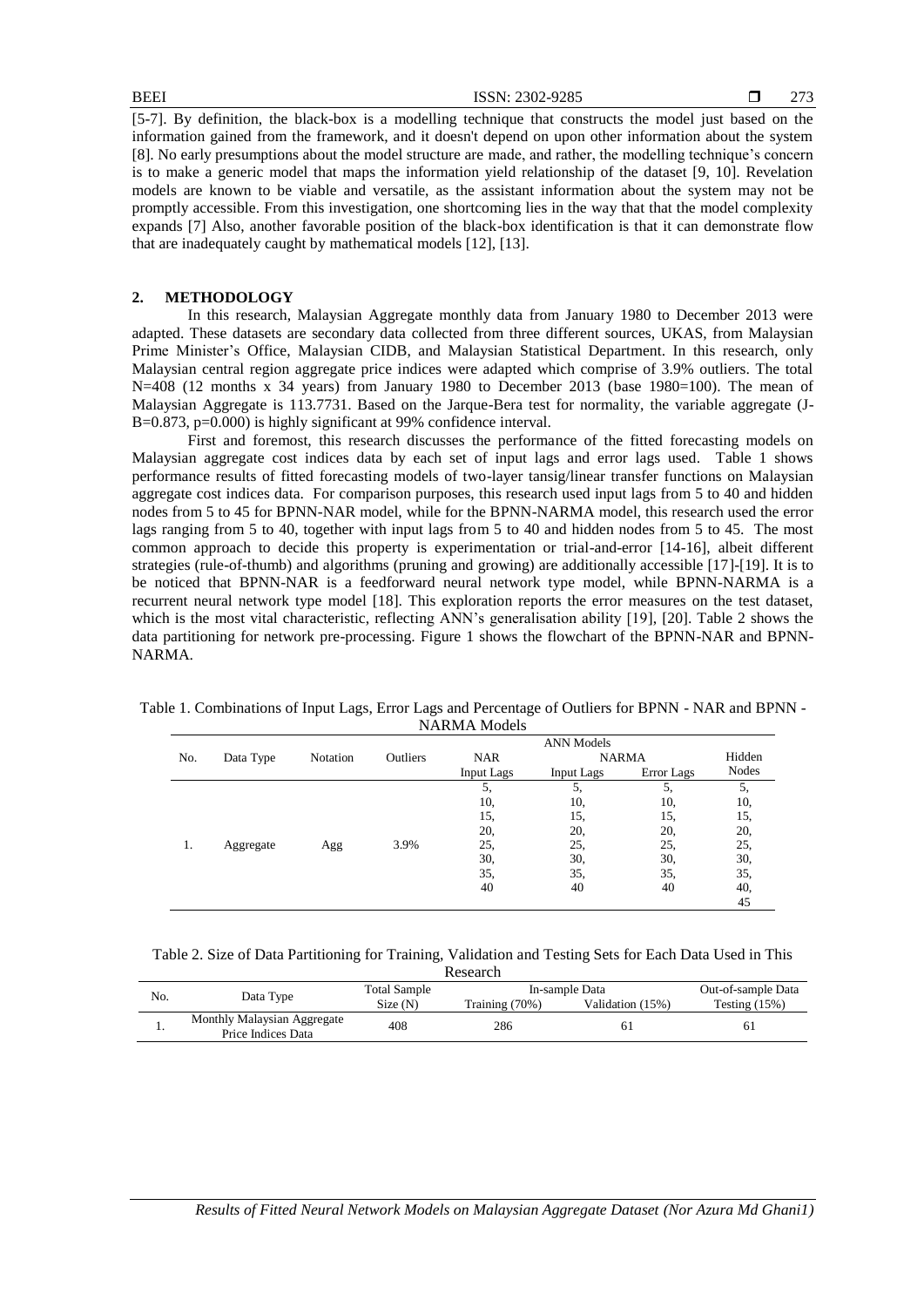

Figure 1. Flowchart of Backpropagation Neural Network NAR and NARMA Mechanism

### **3. RESEARCH FINDINGS**

Figure 2 shows the performance of BPNN-NAR with respect to input lags and hidden nodes on Malaysian aggregate cost indices data based on RMSE. Whereas, Figure 3 shows the performance of BPNN-NARMA with respect to input lags and hidden nodes on Malaysian aggregate cost indices data based on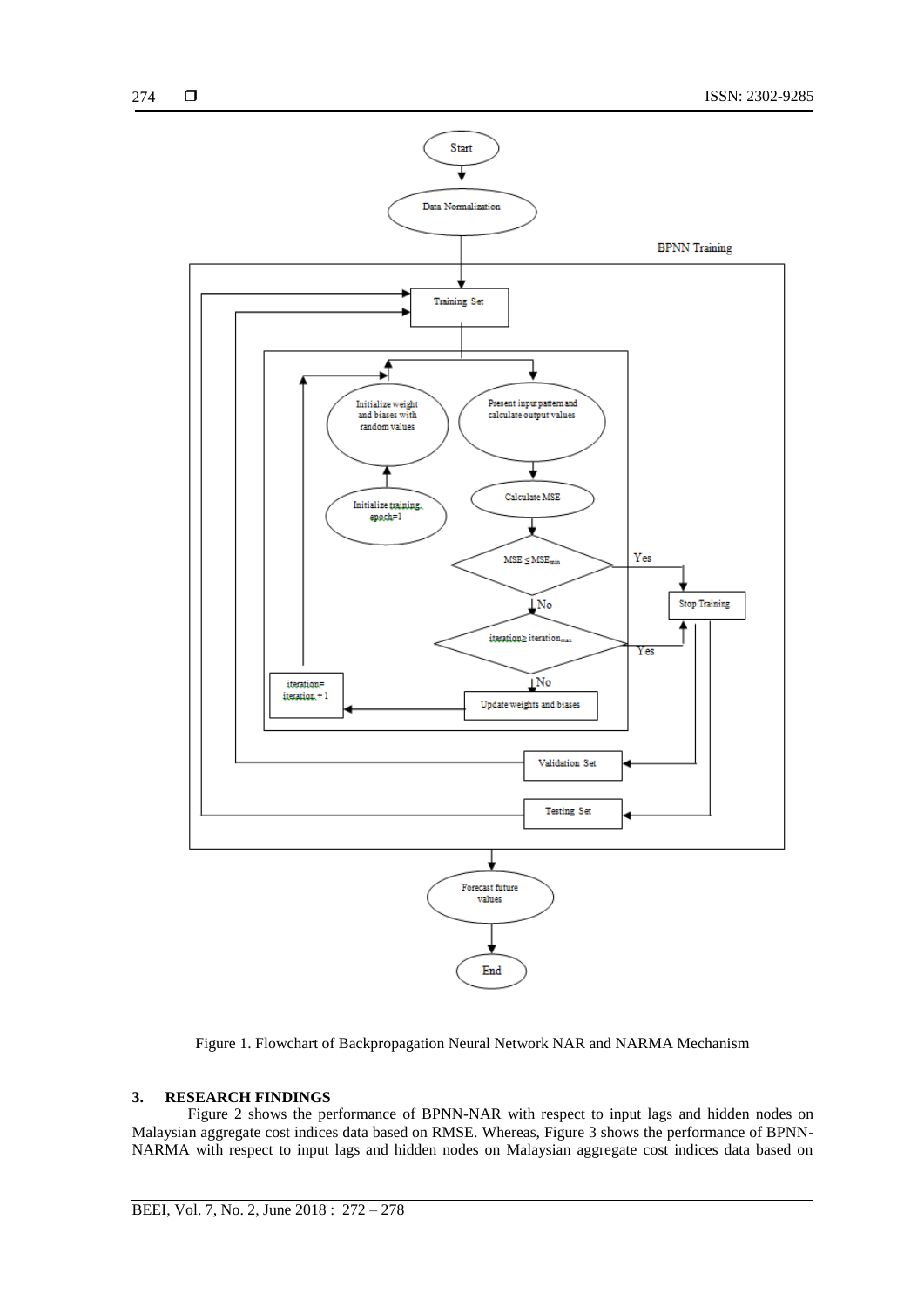RMSE. From the radar diagrams of both figures, this research can clearly see that overall of the lines of BPNN-NAR are more towards the center of zero values, meaning zero error compared to BPNN-NARMA.



Figure 2. Performance of BPNN-NAR with respect to input lags and hidden nodes on Malaysian Aggregate cost indices data based on RMSE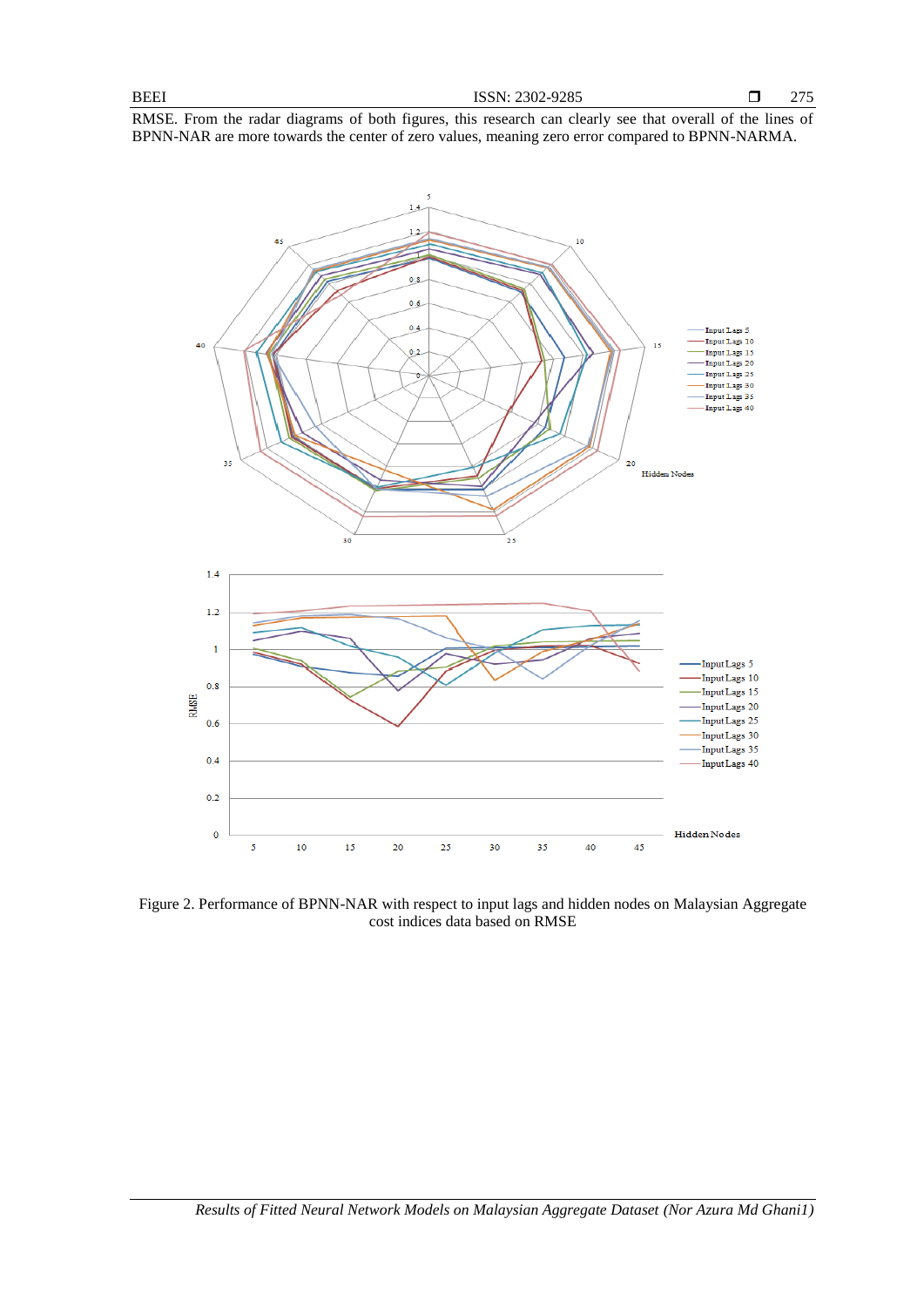

Figure 3. Performance of BPNN-NARMA with respect to input lags, error lags and hidden nodes on Malaysian aggregate cost indices data based on RMSE

Based on input and error lags 5, the optimal number of hidden nodes was 20. Based on input and error lags 10, the optimal number of hidden nodes was 20. Based on input and error lags 15, the optimal number of hidden nodes was 15. Based on input and error lags 20, the optimal number of hidden nodes was 20. Based on input and error lags 25, the optimal number of hidden nodes was 25. Based on input and error lags 30, the optimal number of hidden nodes was 30.

Based on these results, BPNN-NARMA model performed worse than the BPNN-NAR model. By right, BPNN-NARMA should perform better than BPNN-NAR [21]-[23]. This is perhaps due to the outliers in the data. In most cases, as the number of input and error lags increased, the errors are also increased.

Furthermore, this research discusses on the performance of the fitted forecasting models by different hidden nodes used. From Table 1, over the input and error lags, if the network is assigned with fewer nodes or huge load of nodes, the performance of the network will get worse. This happens due to the network overfitting problem [24]-[28]. Therefore, an adequate number of hidden nodes is important in neural network modelling [29]-[31]. It can be concluded that if the network is given an adequate number of hidden nodes, the performance of the network will get better and model errors will be reduced, and the chance of getting a more accurate model can be achieved.

In terms of the consistency of error measures used for the fitted forecasting models, this research concludes that RMSE performed consistently. This is supported by recent works in the forecasting arena such as [32-36]. Moreover, in most cases, many researchers used RMSE to evaluate their forecasting models such as [37, 38]. Therefore, RMSE will be the used to assess the performance of the models throughout this research. The best results for this section based on RMSE can be summarized in Table 2.

Lastly, it can be concluded that the best fitted model for Malaysian aggregate cost indices data was the two-layer tansig/linear transfer functions BPNN-NAR model with 10-20 configurations (RMSE=0.584, MSPE=0.341, MAPE=55.378, MAD=0.429, and GRMSE=0.782), can be seen in Table 3.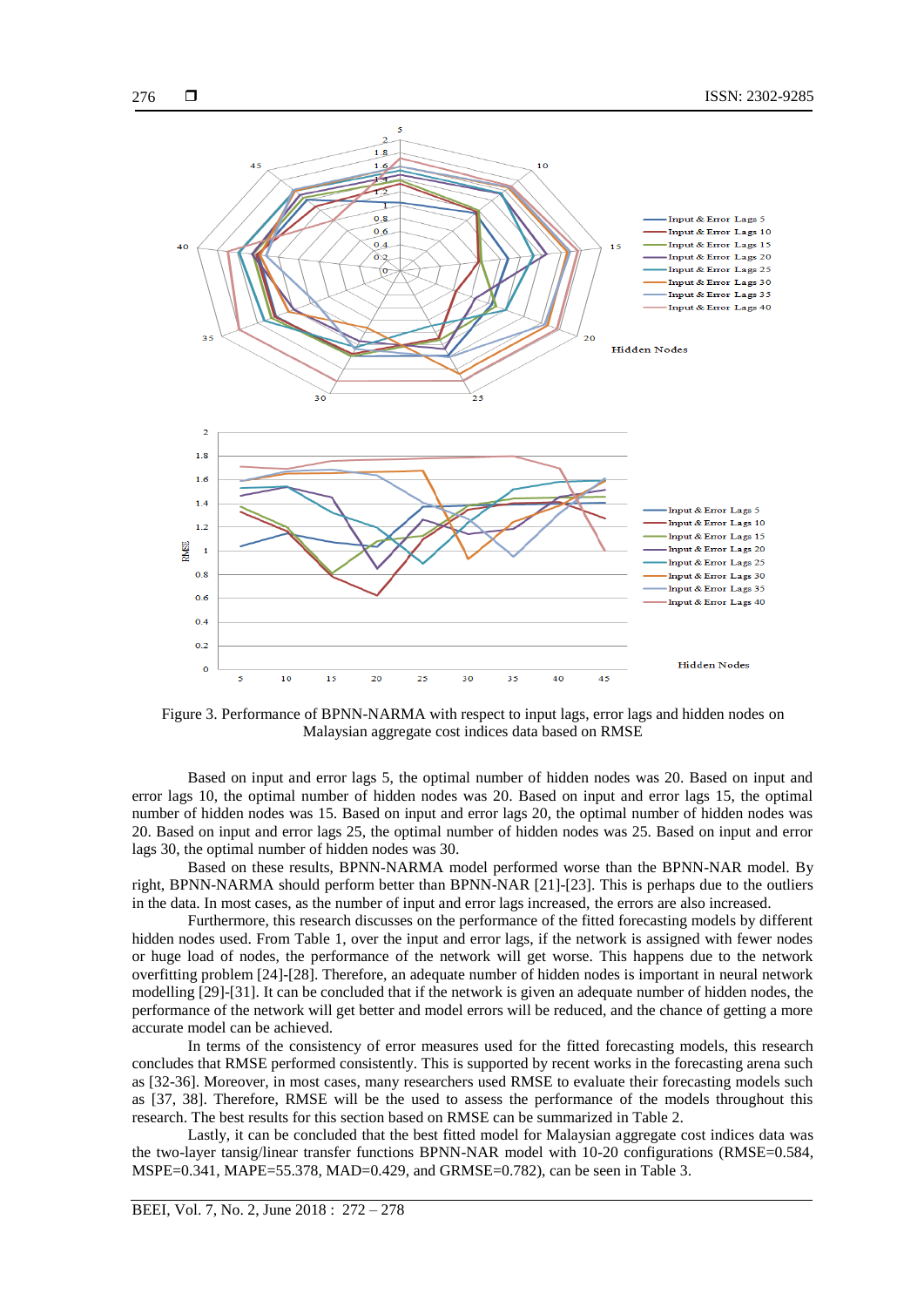**BEEI** ISSN: 2302-9285

277

Table 3. Best Results of Ordinary BPNN-NAR and BPNN-NARMA Models on Malaysian Aggregate Cost

| Indices Data based on Different Lags |       |        |                 |                   |  |  |
|--------------------------------------|-------|--------|-----------------|-------------------|--|--|
| Input                                | Error | Hidden | <b>RMSE</b>     |                   |  |  |
| Lags                                 | Lags  | Nodes  | <b>BPNN-NAR</b> | <b>BPNN-NARMA</b> |  |  |
| 5                                    | 5     | 20     | 0.857           | 1.036             |  |  |
| 10                                   | 10    | 20     | 0.584           | 0.626             |  |  |
| 15                                   | 15    | 15     | 0.744           | 0.808             |  |  |
| 20                                   | 20    | 20     | 0.766           | 0.850             |  |  |
| 25                                   | 25    | 25     | 0.807           | 0.892             |  |  |
| 30                                   | 30    | 30     | 0.834           | 0.931             |  |  |
| 35                                   | 35    | 35     | 0.843           | 0.950             |  |  |
| 40                                   | 40    | 45     | 0.882           | 1.003             |  |  |

#### **4. CONCLUSION**

The investigation of BPNN-NAR on MCCI data demonstrates that higher input lags implies higher RMSE. Correspondingly, the higher or the lesser hidden nodes to the input lags, the higher the RMSE, and the higher the input lags, the higher the RMSE.

Despite the fact that NARMA is superior to NAR, when there are outliers in the dataset, the NARMA display appeared to separate, and the NAR demonstrate outflanked the NARMA show. Here, this examination proposes that the NAR model ought not be amplified or gone before by NARMA demonstrate when the dataset comprises of outliers.

The NARMA shows performed more terrible than NAR when there exist outliers in the time arrangement datasets. NARMA model should perform better contrasted with NARMA demonstrate. This can be demonstrated by the aftereffects of both models when fitting Malaysian sand cost indices data, which don't comprise of outliers issue. From the results, it is clear that that there is a need to modify NAR and NARMA models so that they may handle outliers issue effectively, or else the expansion of NAR model to NARMA model ought not be continued since the NARMA model will tend deliver bigger errors, and the outcomes are not solid for further utilize. In the future, the results will be compared to the existing works of [39], [40].

#### **ACKNOWLEDGEMENT**

We want to express our gratefulness and appreciation to Unit Kerjasama Awam Swasta (UKAS) over Prime Minister's Office, Construction Industry Development Board (CIDB) then Malaysian Statistics Department. Appreciation to Universiti Teknologi MARA for financial support under the Grant Scheme No. 600-RMI/DANA 5/3/CIFI (65/2013).

#### **REFERENCES**

- [1] Samarasinghe, S, "Neural networks for applied sciences and engineering: from fundamentals to complex pattern recognition", CRC Press. 2006.
- [2] Zhang, G. P, "Business forecasting with artificial neural networks: An overview", *Neural networks in business forecasting*, 2004. 1-22.
- [3] Kim, D, "Neural Networks for Trip Generation Model", *Journal of the Eastern Asia Society for Transportation Studies*, 2001; 4(2): 201-208.
- [4] Ghosh, S. & Konar, A, "Call Admission Control in Mobile Cellular Networks", 2012, Vol. 437, Springer.
- [5] Qiu, F. & Jensen, J. R, "Opening the black box of neural networks for remote sensing image classification", *International Journal of Remote Sensing*, 2004; 25(9): 749-1768.
- [6] Heinert, M, "Artificial neural networks–how to open the black boxes.Application of Artificial Intelligence" in *Engineering Geodesy*, 2008; 1: 42-62.
- [7] Hametner, C. & Jakubek, S, "Nonlinear Identification with Local Model Networks Using GTLS Techniques & Equality Constraints", *IEEE Trans Neural Networks*, 2011; 22(9): 1406-1418.
- [8] Barbosa, B. H. G., *at. al*, "Black and Gray-Box Identification of a Hydraulic Pumping System", *IEEE Trans. Control Systems Technology,* 2011; 19(2): 398-406.
- [9] Ahmadi, S. S. & Karrari, M., "Nonlinear identification of synchronous generators using a local model approach", *Przeglad Elektrotechniczny (Electrical Review)*, 2011; 8:166-170.
- [10] Talmon, R., *at. al*, "Parametrization of linear systems using diffusion kernels", *IEEE Transactions on Signal Processing*. 2012; 60(3): 1159-1173.
- [11] Olvera M. A. G. & Tang, Y, "Black-Box Identification of a Class of Nonlinear Systems by a Recurrent Neurofuzzy Network", *IEEE Trans Neural Networks*, 2010; 21(4): 672-679.
- [12] Dong, N. & Chen, Z., "A novel data based control method based upon neural network and simultaneous perturbation stochastic approximation", *Nonlinear Dynamics*, 2012; 1(67):. 957-963.
- [13] Safak, C., *at. al.*, "Pneumatic motor speed control by trajectory tracking fuzzy logic controller", *Sadhana*, 2010; 35(1): 75-86.